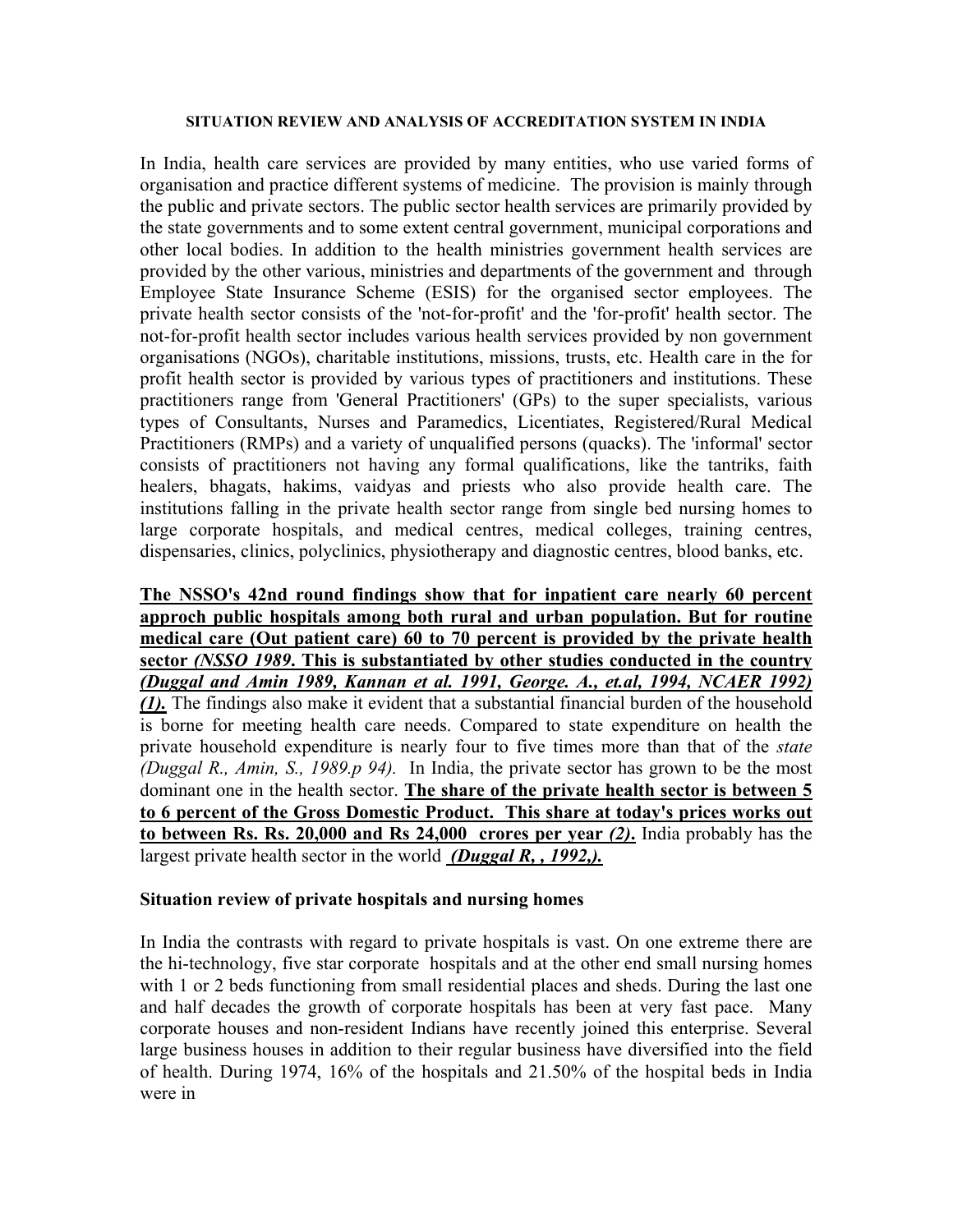the private sector and rest in the public. This proportion increased in 1990 to 57.95% of the hospitals and 29.12% hospital beds in the private sector. *(CBHI, GOI, various years).* There are reasons to believe that the number of hospitals in the private sector is much larger than the available data suggests. A survey undertaken by Andhra Pradesh Vaidya Vidhana Parishad found the existence of 2,802 private hospitals and 42,192 private hospital beds in Andhra Pradesh in 1993. The survey also showed that 67.60% of the private hospitals were located in urban areas (which were state capital, divisional HQ, district HQ and taluka HQ). The bed population ratio in private hospitals was 6.37 beds per 10,000 population as compared to public hospital which was 5.12 *(APVVP 1993 ).* The above data suggests that the size of private hospitals is much larger than official data brought out by the government. Secondly private hospitals are mainly concentrated in the urban areas. In many of the metropolitan cities, district head quarters and semi-urban places the majority of the hospitals/nursing homes have a bed size of 15 to 25. There has been very little information forthcoming and documented on the structure, functioning, role and quality of care provided by ph/nh's in the country. Very often information that is available is through media reports and studies which are far too few.

Only recently due to pressure by the judiciary many facts are coming out. In Calcutta a petition was filed by an advocate in the Calcutta High Court regarding the conditions of private hospitals and nursing homes. In response to this a committee was appointed by the speaker of the West Bengal legislative assembly in 1985 to prepare a report. This report found that the nursing homes lacked adequate floor space, ventilation, lighting, water, bathroom facilities and qualified doctors and nursing staff. *(The Telegraph, 2nd July).* In 1991 the Chief Justice of the Bombay High Court directed the Bombay Municipal Corporation (BMC), to set up a permanent committee to oversee and supervise the implementation of the Bombay Nursing Home Registration Act (BNHRA), 1949, and make recommendations.

 The committee as one of its tasks decided to look at the functioning of existing hospitals and nursing homes in the city of Bombay. As part of the committee, 24 hospitals and nursing homes in the eastern zone of Bombay were studied *(Nandraj S, 1992).* The major findings of the study were that a seventh of them were functioning from sheds or lofts in slums and more than half were located in residential premises. More than sixty percent of the hospitals and nursing homes did not have a minimum of 50 sq.ft space for each bed. Most of them were congested, lacked adequate space, passages congested, entrances were narrow and crowded and there was inadequate space for movement of either trolley or stretcher.

 Only 15 of them had a OT out of the 22 who were supposed to have one, while in 7 the OT also served as a labour room. It was observed that in some the OTs and labour rooms were in rooms originally designed as kitchen. Some had OT's that were pathetically as small as 48 sq.ft and leakage's were to be found in the OT and labour room with paint from the ceiling and walls peeling off. Seventy seven percent did not have a scrubbing room. Many of the hospitals and nursing homes were ill equipped, especially those providing maternal health services. For instance many of them did not have resuscitation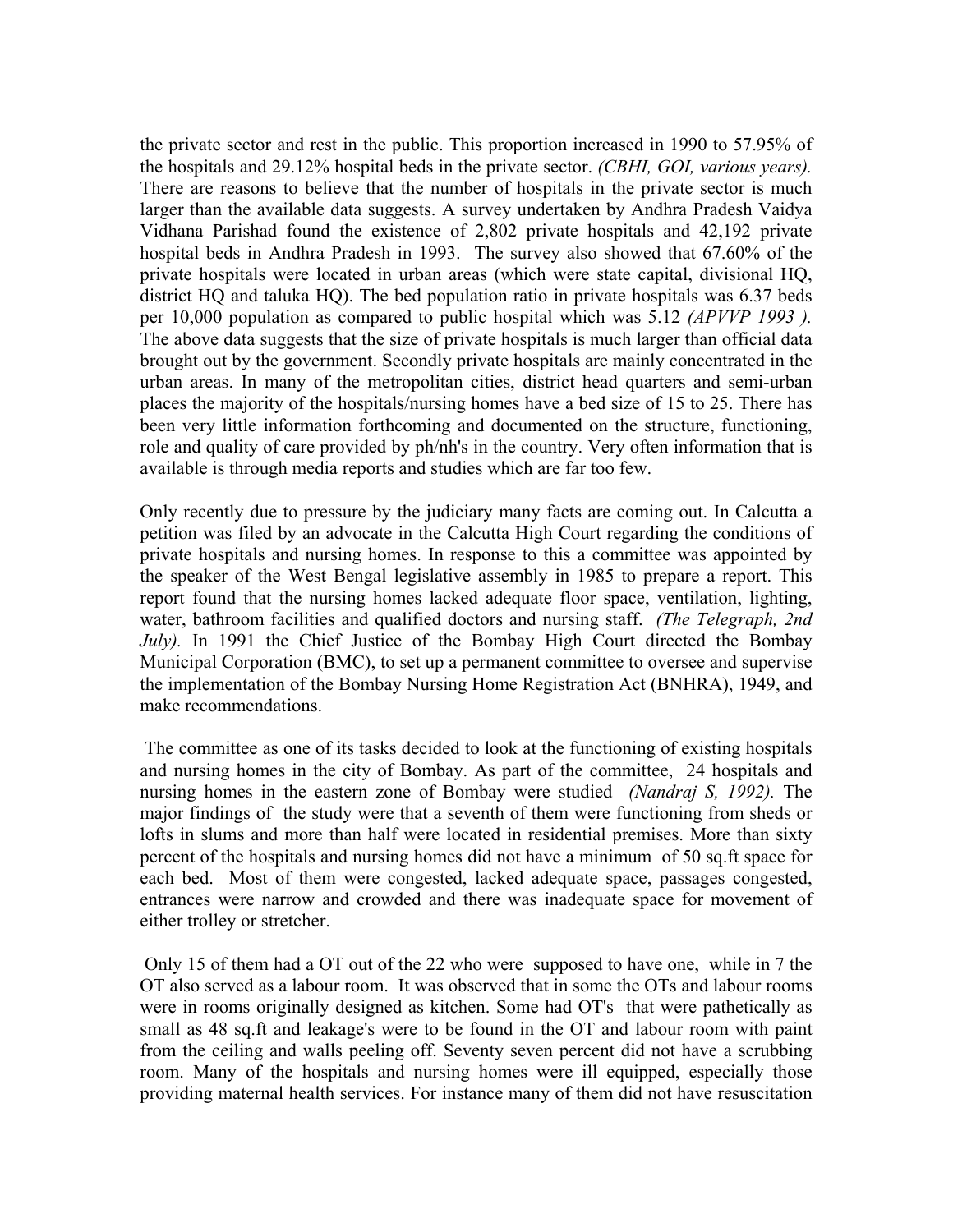sets in the labour room for new born babies. In case of emergency availability of supportive services like ambulance services, blood, oxygen cylinders, generators etc. was insufficient..

Majority of them employ unqualified staff. Out of 24 hospitals and nursing homes only 1 hospital had employed a post graduate doctor, whereas 10 of them had doctors trained in other systems who were providing treatment in allopathic. Few hospitals had provision for the doctors to be present round the clock. Majority of the nursing homes utilised the services of visiting consultants. Less than a third have qualified nurses and Most of them had employed unqualified nurses.

The sanitary conditions of private hospitals and nursing homes leaves a lot to be desired. It was found that in 37.50% of cases, the hospital premises were dirty and beds in the general ward were dirty. The number of toilets and bathrooms were not in proportion to the number of beds provided in the hospital. It was quite shocking to note that many of the hospitals did not have continuous supply of water, and in some of them it was being provided from outside through tankers and other means. With regard to waste disposal none incinerate infectious waste material, but instead dump it in municipal bins. While these facts relate to Bombay, it should be apparent that the situation in the private health sector in other cities is likely to be similar, or perhaps even worse *(The Hindu 12th August 1992) .* 

Among the major complaints against private H/nh's are that of over charging, not providing the personalised care they claim to provide, subjecting patients to unnecessary tests, consultation and surgery, defunct equipment, not providing information about diagnosis and treatment, doctors absent for long periods even in the ICU, general disregard for patients and their highly commercial nature. *(Times of India 4th March 1991).* There is no rationale behind the level of fees charged by them and the law of market operates. Referrals are made to specialists and laboratories for a kickback.

 The dismal conditions of hospitals and nursing homes functioning is because there is practically no monitoring and accountability to the people or the authorities concerned. In fact hardly there is any authority concerned about it. In most of the states in India there are no legislation's, regulations for ph/nh's. A study undertaken by the Medico Friend Circle (Bombay group) on regulatory and monitoring mechanisms existing in various states of India, found that the states of Tamil Nadu, Punjab, Andhra Pradesh, Kerala, Goa Daman and Diu, Mizoram, Gujarat, Orissa, Sikkim and Manipur do not have any rules, laws, regulations or even data of ph/nh's. Added to these states are Madhya Pradesh and Rajasthan. This was found out through visits and discussions with government officials of the respective state governments. To our knowledge Maharashtra, Union territory of Delhi and Karnataka have a legislation for private hospitals/nursing homes. In Delhi there is the Delhi Nursing Home Registration Act (DNHRA), 1953, Bombay Nursing Home Registration Act (BNHRA) 1949.*(Nandraj. S. 1994)* In Karnataka there is the Karnataka Private Nursing Homes Act, 1976.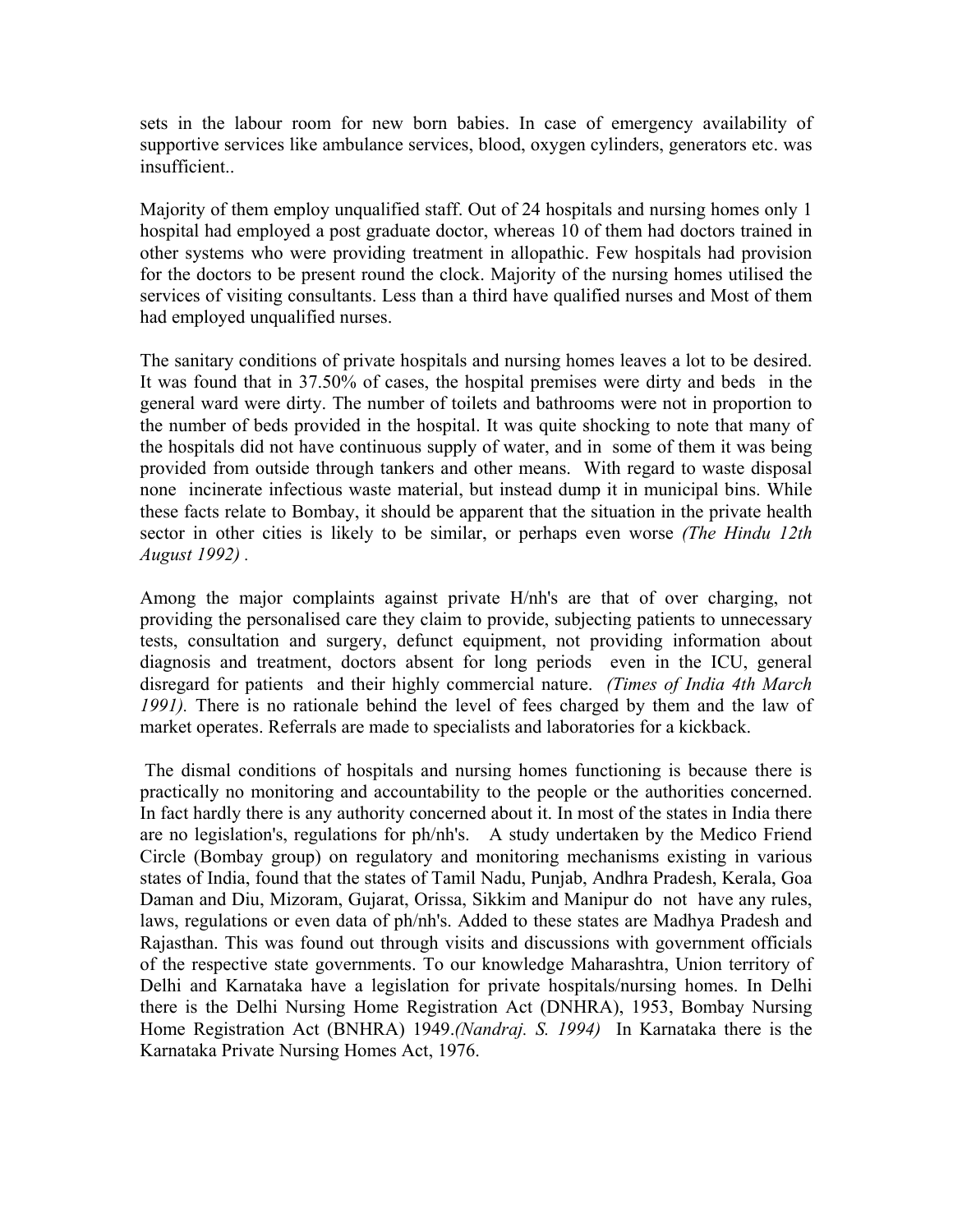Over the last two years there were many questions raised by members in the Andhra Pradesh assembly, regarding the regulations, functioning, norms, fees charged, exploitation of the patients, low wages paid to the employees, free treatment to poor patients etc. The Health minister's replies have been that there are no rules and regulations for ph/nh's in the state, and the matter would be considered. (AP, assembly questions, 1992-94).

In Bombay the Bombay Municipal Corporation (BMC) was not enforcing the BNHR Act. The judges in their order observed that "The **writ petition** has served the purpose of activising the concerned authorities, who seem to have woken up and taken certain steps in the direction of implementation of the various provisions of the law"**(3**). The corporation during the hearings admitted that the officials had not visited nor taken action against any hospital or nursing home. In fact, one out of four hospitals were functioning without registration. Though the Act was applicable to entire Maharashtra, its implementation was found to be restricted to the cities of Bombay, Pune, Nagpur and Sholapur. Despite having one of the largest private health sector in the world the fact that it should function practically unregulated without any monitoring is a matter of grave concern. . In Delhi, the administration admitted that only 134 out of 545 nursing homes were registered. There is hardly any regulatory intervention or interference of the government in the private sector and on the health care market. Even the few existing laws and regulations are either toothless or not implemented at all. People's dissatisfaction with the private sector and their disillusionment with the medical establishment is quite low.*(Jesani A & Nandraj S 1994).*

# **Analysis of efforts made for evolving standards and developing an accreditation system**

The need for standardisation has been a recent phenomena in the Indian health delivery system, more specifically for private hospitals. The need and development of standards for hospitals could be broadly viewed from the role played by the government, consumer organisations and health orgainsations and the various organisations of hospital owners and other professional bodies. In the past one decade there have been debates and discussions on issues of functioning, quality, finance, monitoring, accountability and standards of private hospitals and nursing homes in the country. These have taken place between hospital owners, health professionals, researchers, activists, consumer groups and government functionaries. One of the major concerns has been the issue of standards for hospitals and nursing homes taking into consideration their location, size and type of services provided. These efforts were mainly in two directions, one was to evolve minimum standards and the other to develop an accreditation system.

*Government's role*: As seen earlier the government role in monitoring the private hospitals in the has been very dismal. In Bombay and Delhi where there is legislation no minimum requirement and guidelines have been laid down in the Act regarding space, sanitary conditions, personnel, equipment, fees to be charged etc. to be followed by the hospital and nursing home authorities. Very surprisingly in Bombay the public health department of BMC which grades restaurants in the city on the basis of hygiene and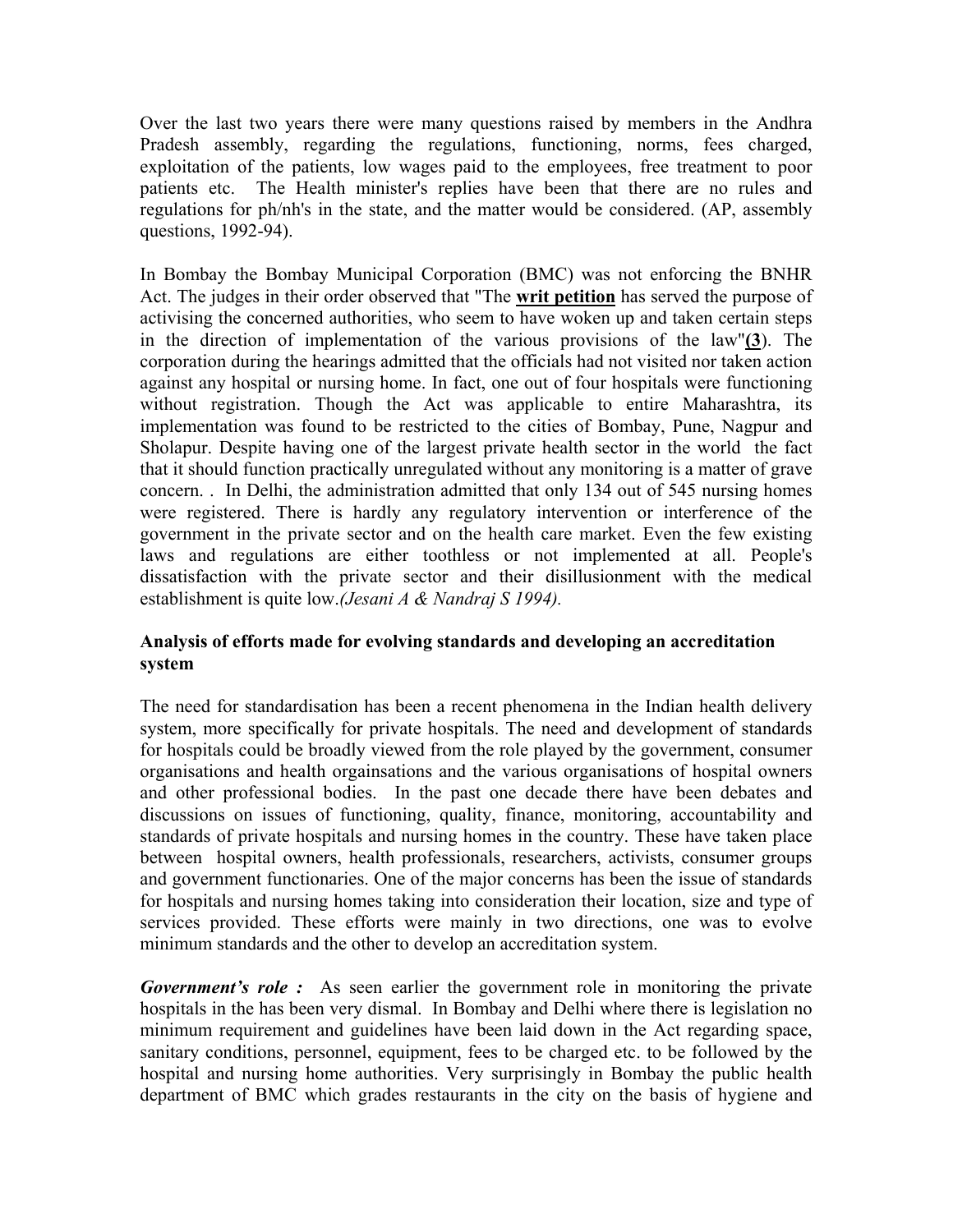facilities which is also responsible for h/nh's. Only recently the Delhi administration has started evolving certain minimum standards for private hospitals. These are that the doctor-patient ratio should be 1:10, the nurse-patient ratio should be 1:5 in a general ward, and 1:1 in intensive care areas. The doctor holding a recognised degree should be present round the clock. A separate labour room and OT, each having minimum floor space of 180 sq.ft. The new rules also make it obligatory for the nursing home to display the charges to be levied for various services available at a prominent place.

There has been little or no effort to evolve any kind of guidelines, minimum standards for hospitals and nursing homes in the private sector. The government's efforts have largely been concerned with guidelines and standards for their own institutions. There are guidelines laid down for its own hospitals and institutions. Maharashtra and Andhra Pradesh have guidelines for running of government hospitals. In Maharashtra there are Hospital Administration Manuals Vol. 1 & 2 and in Andhra Pradesh there are the Hospital Standing Orders**.** *(Govt. of Maharashtra 1991 ,Govt. of Andhra Pradesh 1967)* These manuals/orders contain detailed instructions on the management of hospitals for the various services, in terms of duties, norms, instructions etc. In all probability other state governments too have similar guidelines due to the bureaucratic nature of functioning. The government periodically has appointed committees to evolve and upgrade standards and specifications for its own hospitals and institutions. The various committees that made specific recommendations in this regard were the Mudaliar, Ayar, Rao and Bajaj committees

In the recent past a study was conducted by the National Institute of Health  $\&$  Family Welfare (NIHFW), New Delhi for the purpose of drawing up of norms for equipment for hospitals. It undertook a review of literature on the various standards existing for hospitals. The study mainly concentrated on government hospitals. It came up with guidelines on norms for essential and major equipment for 50, 100 and 500-750 bedded hospital. These were for basic diagnostic, therapeutic, supportive, other important service areas of the hospital and various departments of medical and surgical services of the hospitals. The norms laid down covered specifications of the equipment, their quantity and approximate price.*(Anand T R, Agarwal A K, 1992)*

The Bureau of Indian Standards (BIS) has developed standards for basic requirement for hospitals upto 30 beds *(IS: 12433 (Part 1) - 1988)* and standard on the classification and matrix for various categories of hospitals (!S 12377). The standards covers basic requirement for planning a 30 bedded general hospital in respect of functional programme, functional and space requirements, manpower requirements, instruments and equipment and essential requirements for building services and environment. The classification and matrix for 5 categories of hospitals (30, 100, 250, 500, and 750 bedded) and according to the functions *(BIS (a), (b) 1988*)

## **Consumer and Non-government health organisations role.**

The credit of focusing attention of the people regarding standards for private hospitals and nursing homes were the consumer groups. This was due to the fact that these groups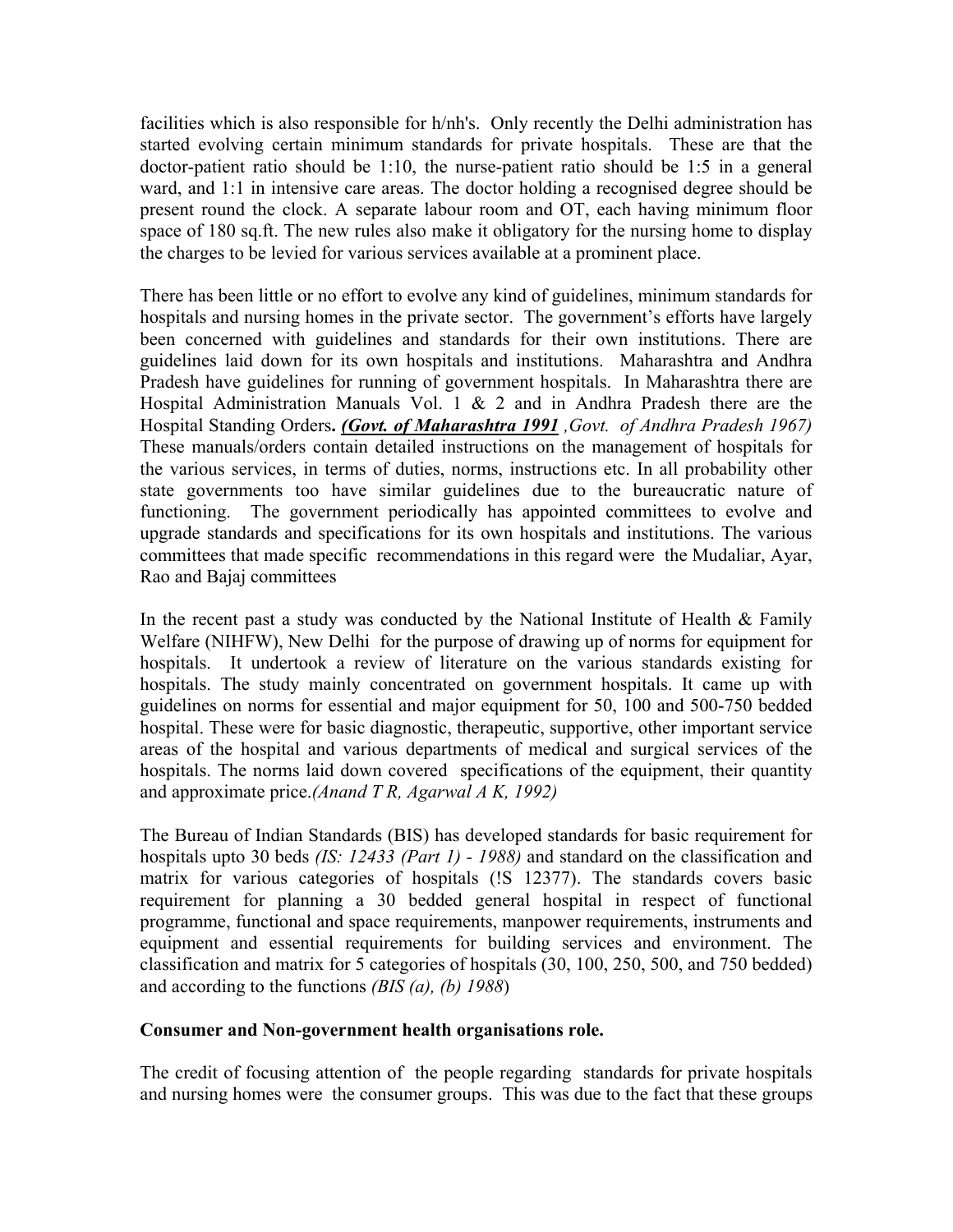were working on various aspects of the private health sector. Alongwith the consumer bodies, groups of health professionals and hospital organisations were also involved for drawing up standards and to develop a accreditation system. These efforts though at a infancy stage show a potential for developing in the near future. These efforts were undertaken primarily by consumer and non-governmental organisations based in the cities of Bombay, Pune, and Hyderabad.

MFC along with other like minded organisations has been in the forefront on the campaign of accountability of private hospitals to the people and authorities. In this connection it filed a Public interest litigation in the High court of Bombay. As an outcome of the case the a committee was appointed by the Bombay high court consisting of experts to oversee the implementation of the BNHR Act and to make guidelines for the functioning of H/nh's in the city of Bombay. The committee could not complete the tasks due to the bureaucratic composition of the committee. As part of its campaign the group organised seminars, workshops and public meetings. One of the seminars was to suggest minimum guidelines for Pvt. H/nh's. The speakers at the seminar spelled out what they considered the minimum basic requirement for a 10 to 20 bed hospital. Among the minimum requirement emphasized by the speakers was an adequate supply of essential drugs, enough space, separate room to carry out medical procedures, arrangements for blood free from AIDS and hepatitis, 24 hour water supply with built-in sterilising equipment, portable X-ray machine, four to six oxygen cylinders, a safe wiring system and a generator among others. They also stressed the importance of availability of trained personnel round the clock. One of the speakers pointed out that standards had to be drawn up keeping in mind conditions in India and not necessarily as per British or American norms. Another speaker wanted the doctors to set the ideal standards first and then reach a compromise on attaining them over a period of time. Many of the speakers felt that the hospitals should be categorized according to the level of care they offer.(Times of India, 9th April 1992)

Meanwhile in Pune the Health -Committee of the Lok-Vignyana Sanghatana (the people's Science Organisation in Maharashtra) took the initiative in preparing minimum standards. After intensive discussions the committee for check-up for anesthesia before surgery came up with 'Routine Preoperative investigations for 'Minor surgery' in A.S.A. Grade 1 patients'

In Hyderabad the Institute of Health Systems (IHS) has started work on evolving an accreditation system for private hospitals in Andhra Pradesh. As a first step it has collected and maintains a database on mostly all private hospitals (government also included) in the state. Along with this it conducted an exit poll of patients treated in private hospitals in the city of Hyderabad. The study found that majority of the respondents were in favor of an accreditation system and felt the need for a third party inspection for compliance of standards.

## **Hospital owners and other professional bodies**.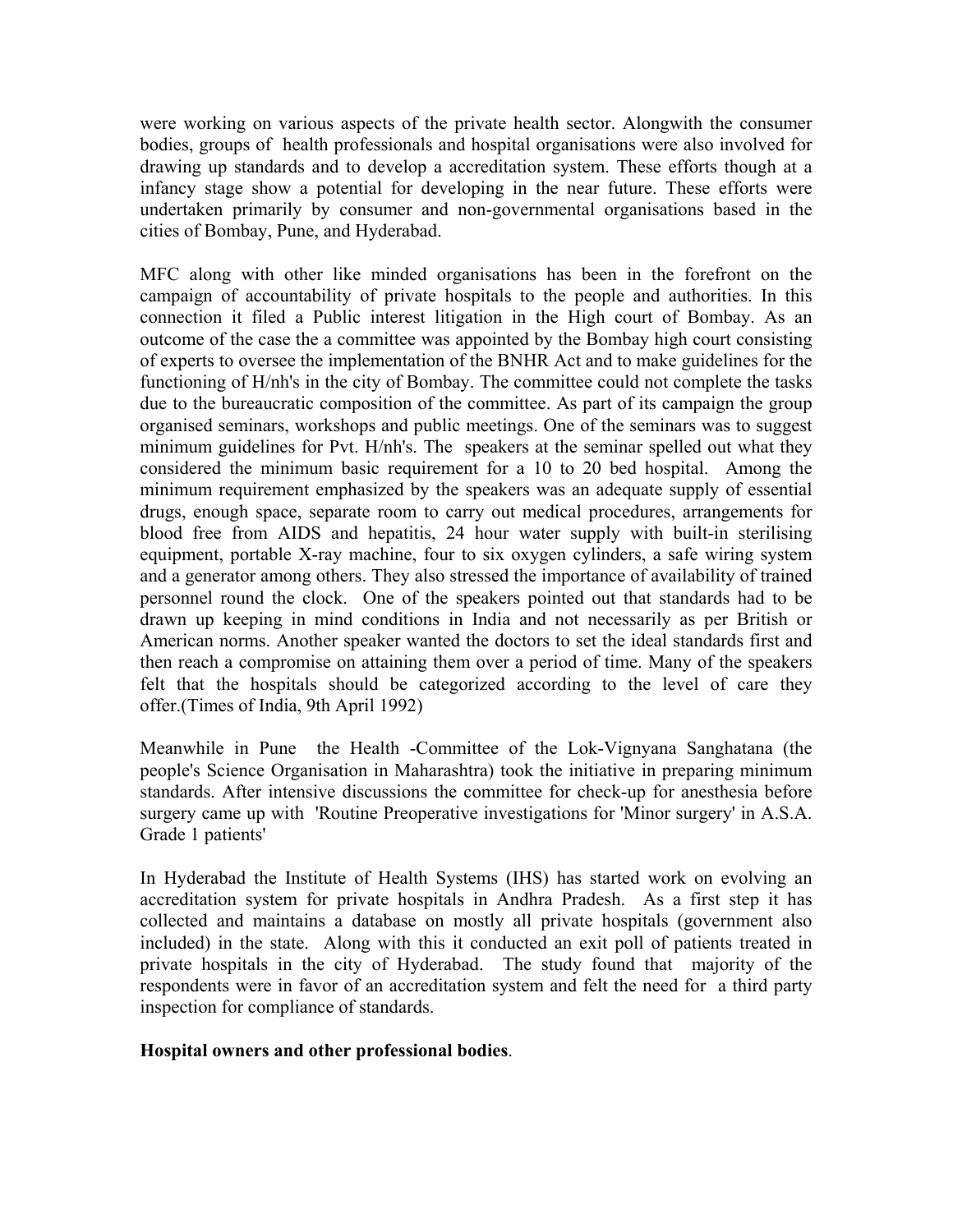There have been efforts to promote voluntary accreditation system by the Indian Hospital Association (IHA) both at Bombay and Delhi. In Bombay the IHA along with the Bombay Management Association joined hands to promote the scheme in the city. The scheme visualized that Pvt. h/nh's would be given accreditation according to the degree which they conform to the minimum standards set down by an accreditation committee comprising prominent members of the medical and legal fraternity. The accreditation fees varied from Rs 2000 for a 15 bed hospital to Rs 15,000 for one with more than 300 beds and the accreditation would be valid for two years. The organisers reason that they would depend on persuasion and the doctors self scrutiny and not have a policing role. The scheme was envisaged with the idea that the h/nh's would get accredited voluntarily *(The Independent, 24th February 1993).* The response to the scheme has been very luke warm. To the best of our knowledge the organisers did not lay down the basis for gradation and only three hospitals had come forward. Many of the Pvt. hospital and nursing home owners felt that the move was in the right direction but regarded it with skepticism and suspicion. It was felt that the committee should tone down the minimum requirements for areas such as space allocated per bed and the number of trained nurses. Many of them were hesitant to shell out the amount every two years.

The response of Pvt. hospitals and nursing homes for having minimum standards and to participate in an accreditation scheme has not been encouraging. Among the problems put forward are that the proposed standards were unreasonable and impractical for them to follow. Nurses were not available since majority of them join the government service and many go to the middle east. Private hospitals and nursing homes do not want to be monitored and be accountable. A vocal and powerful section of health care professionals are shamelessly asserting that the medical profession is only accountable itself and not to society. Nowhere in the world including the dogmatically pro-market USA there exists a unregulated market as in our country.

## **Future Design for Developing an accreditation system**.

As seen from the efforts made it is quite clear that the response by the private hospitals and nursing homes has been not so positive. The various efforts to evolve minimum standards and develop an accreditation system throws up some important issues.

Standardisation would benefit both the patient as well as the doctor/owner of the hospital/nursing home. The patients would benefit because today there is lot of arbitrariness in the modalities for diagnosis and treatment of various health problems and for the doctor/owner's since if standardisation is laid down there is no reason why the judiciary would accept this as reasonable standards.

There are various issues which need to be addressed for developing an accreditation system. Firstly certain minimum standards and guidelines have to be laid down. Secondly the accreditation system if it has to be implemented in an effective manner has to have some kind of legality and legitimacy. Efforts made for a voluntary system have not produced results. The private hospitals and nursing homes have been very defensive for a system of monitoring and accountability. Experience shows that especially in the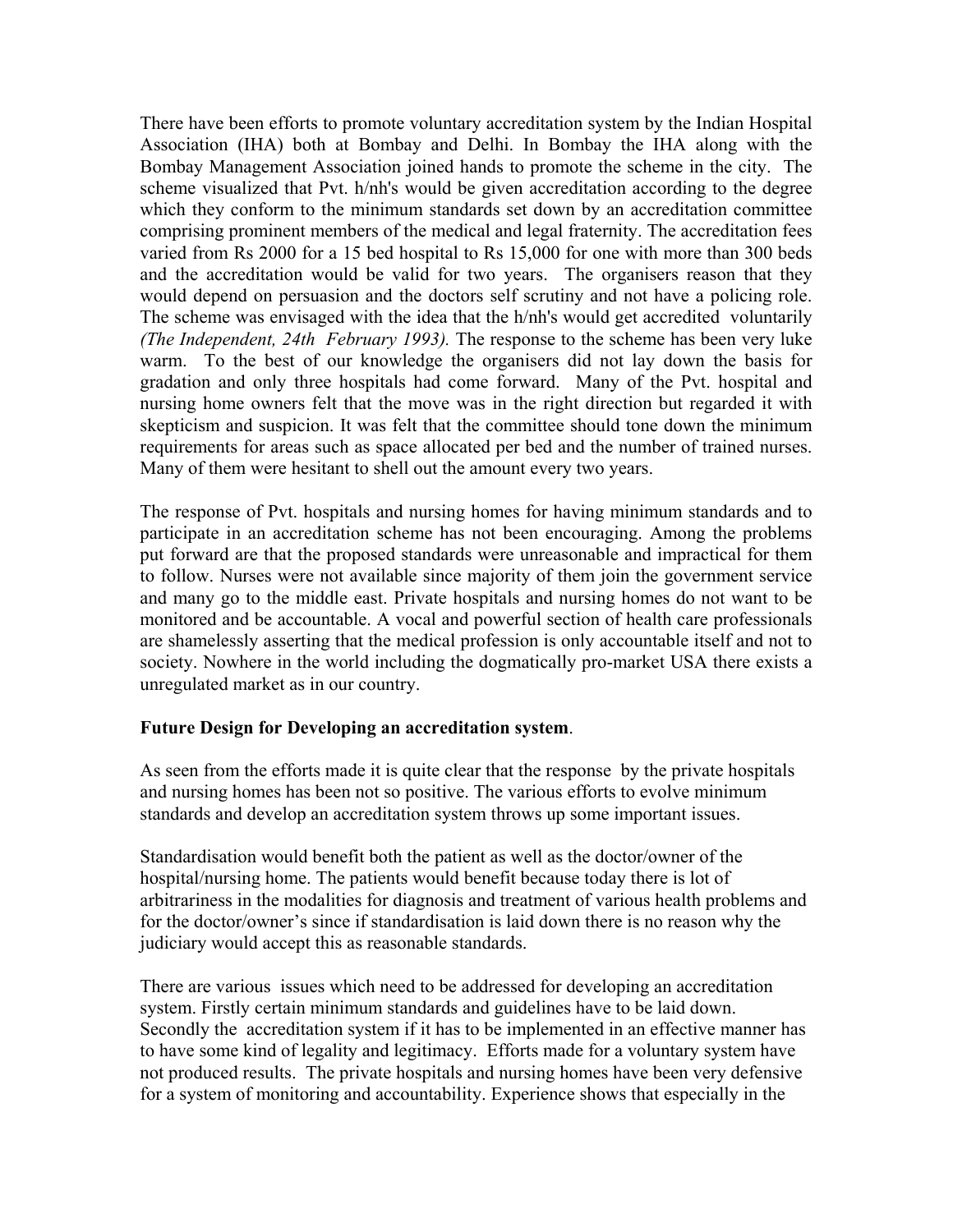service sectors unless the persons delivering the services are directly accountable to the people there is a lot of dissatisfaction and indifference is generated. Thirdly the organisation launching the scheme should be accepted by both the hospital owners and consumers. It has to have impeccable credentials.

Generally the response of the h/nh's has been to demand more benefits form the government without being accountable. In a demand driven market it is left to various consumer organisations to push for minimum standards for H/nh's. With the consumer protection Act coming into force the various H/nh's are fighting for the Act to be not made applicable to the health sector.

### **Foot Notes** :

### 1) **Reported Utilisation of Health Care Facilities in Selected Important Studies**

#### (*Percentages*)

|                                   |       | <b>SOURCE OF CARE</b> |                 |          |                          |       |                          |                          |         |  |  |
|-----------------------------------|-------|-----------------------|-----------------|----------|--------------------------|-------|--------------------------|--------------------------|---------|--|--|
| Study                             | Area  | Public                | PHC/            | Private  | Practi-                  | Drug  | Tradi-                   | Self                     | Other   |  |  |
| Total                             |       | Hospital              | Public<br>Disp. | Hospital | tioner                   | Store | tional                   | Care                     |         |  |  |
| NSS - 1986-87 (All India)         |       |                       |                 |          |                          |       |                          |                          |         |  |  |
| (OPD cases)<br>100                | Rural | 17.7                  | 7.9             | 16.2     | 53.0                     |       |                          |                          | 5.2     |  |  |
|                                   | Urban | 22.6                  | 4.6             | 18.1     | 51.8                     | ۰     |                          | ٠                        | 2.9     |  |  |
| 100                               |       |                       |                 |          |                          |       |                          |                          |         |  |  |
| (Inpatients)<br>100               | Rural | 55.4                  | 4.3             | 38.6     | $\overline{\phantom{0}}$ |       |                          | L,                       | 1.7     |  |  |
|                                   | Urban | 59.5                  | $0.8\,$         | 38.5     |                          |       |                          | $\overline{\phantom{a}}$ | $1.2\,$ |  |  |
| 100                               |       |                       |                 |          |                          |       |                          |                          |         |  |  |
| NCAER-1990 (All India)            |       |                       |                 |          |                          |       |                          |                          |         |  |  |
|                                   | Rural | 28.0                  | 9.9             |          | (44.4)                   | 10.8  | -                        | ۰                        | 6.9     |  |  |
| 100                               |       |                       |                 |          |                          |       |                          |                          |         |  |  |
|                                   | Urban | 31.2                  | 7.9             |          | (44.8)                   | 13.6  | $\overline{\phantom{a}}$ |                          | 2.5     |  |  |
| 100                               |       |                       |                 |          |                          |       |                          |                          |         |  |  |
| KSSP - 1987 (Kerala)              |       |                       |                 |          |                          |       |                          |                          |         |  |  |
| 100                               | Rural | (23.0)                |                 |          | (53.0)                   |       |                          | 12.0                     | 12.0    |  |  |
| FRCH - 1987 (Jalgaon District)    |       |                       |                 |          |                          |       |                          |                          |         |  |  |
|                                   | Rural |                       | (11.1)          |          | (84.6)                   |       | 1.7                      | 2.6                      |         |  |  |
| 100                               |       |                       |                 |          |                          |       |                          |                          |         |  |  |
|                                   | Urban |                       | (16.9)          |          | (77.5)                   |       | 3.7                      | 1.9                      |         |  |  |
| 100                               |       |                       |                 |          |                          |       |                          |                          |         |  |  |
| FRCH-1990 (Madhya Pradesh 2 dist) |       |                       |                 |          |                          |       |                          |                          |         |  |  |
|                                   | Rural | 2.8                   | 14.8            |          | (73.9)                   |       | 1.0<br>1.3               | 6.2                      |         |  |  |
| 100                               |       |                       |                 |          |                          |       |                          |                          |         |  |  |
|                                   | Urban | 14.8                  | 0.3             |          | (71.9)                   | 3.2   | 0.8                      | 9.4                      |         |  |  |
| 100                               |       |                       |                 |          |                          |       |                          |                          |         |  |  |

SOURCES : 1) NSSO, 1989 2) NCAER, 1992 3) Kanan, Thankappan, et.al, 1991 4) Duggal.R S. Amin, 1989 6) George.A et.al, 1993

2) On the basis of data, estimates of total health expenditure in India for the fiscal year 1990-91 are as under :

|                                       | (Rs in crores) |
|---------------------------------------|----------------|
| Ministries of Health & Family Welfare | 6000           |
| Other Minisitiries (Railway, Defence, |                |
| $P&T$ , Mining etc.)                  | 500            |
| Corporate Sector (Public & Private)   |                |
| (assuming 60% of employees of         |                |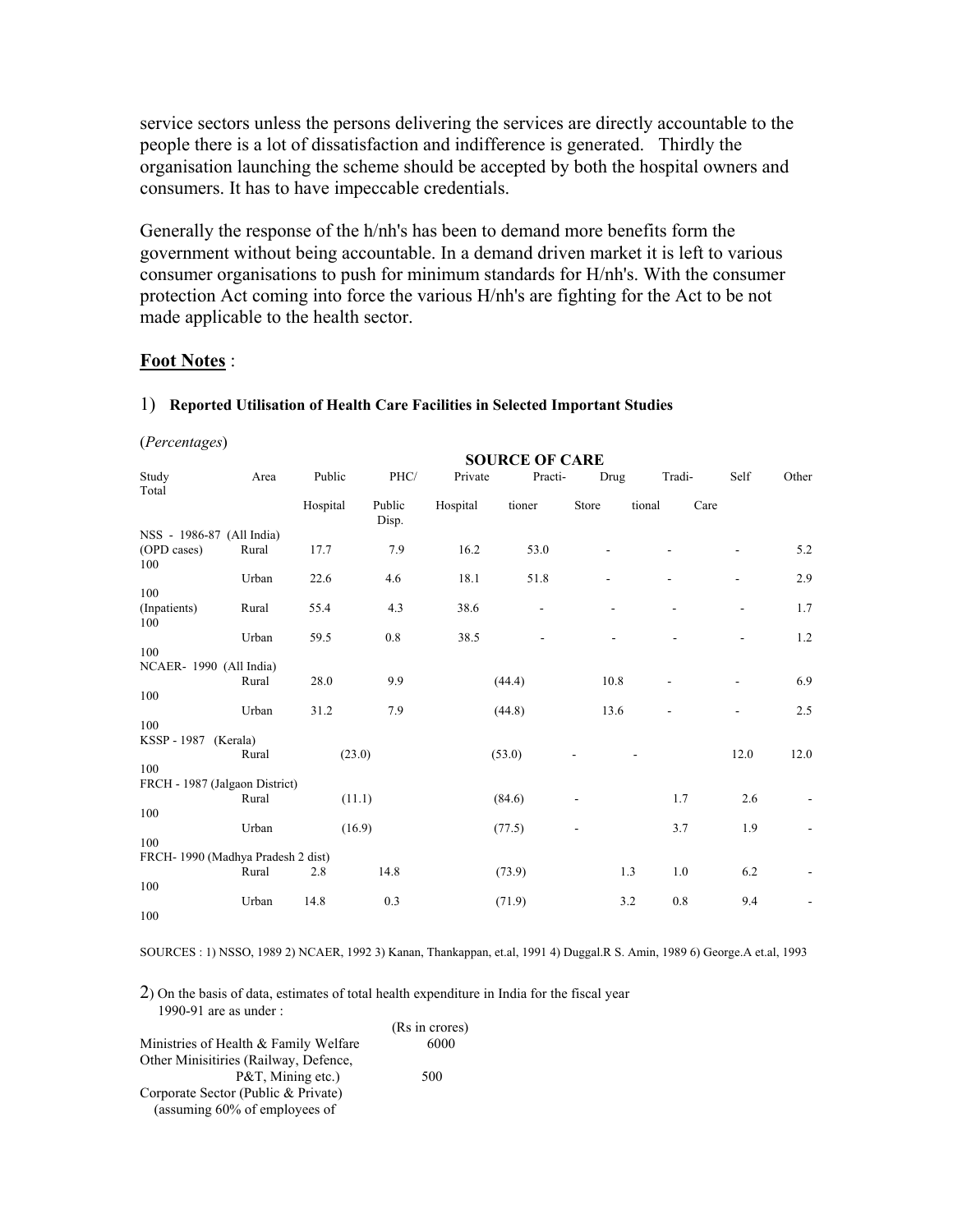| organised sector get benifits of ESIS)       | 650   |
|----------------------------------------------|-------|
| Municipal bodies                             |       |
| (net of grants from Ministiries $\&$ health) | 2050  |
| <b>ESIS</b>                                  | 300   |
| Personal house hold burden                   |       |
| (at Rs 175 per capita)                       | 14500 |
| Total Health Expenditure                     | 24000 |
|                                              |       |

#### **The Total works out to 6% of Gross National Product**.

3) A Public Intrest Litigation (PIL) was filed by Ms. Yasmin tavaria and Medico Friend Circle on the issue of the implementation of the Bombay Nursing Home Registration Act 1949. The respondents were the B.D. Parsee General Hospital, Bombay Municipal Corporation and the Government of Maharashtra. (Writ Petition No 2269 of 1990).

#### *References*

Andhra Pradesh assembly questions, Q. no 5556, Dr. Geeta Reddy , 26/8/92, Q. no 9069, Shri M Kodanada Reddy 17/2/94-21/2/94.

Anand T R, Agarwal A K, 1992, Guidelines on Norms for Equipment for hospitals of Different Sizes, NIHFW, New Delhi.

Bureau of Indian Standards (BIS) 1988, a) Basic Requirement for Hospitals upto 30 beds IS: 12433 (Part 1), New Delhi.

Bureau of Indian Standards (BIS) 1988, b) Classification and matrix for various categories of hospitals (!S 12377) New Delhi.

CBHI, various years, Health Information of India, GOI, New Delhi.

Duggal, R., Amin, S. 1989, Cost of Health Care, Survey of an Indian District, FRCH, Bombay.

Duggal R,. 1992, Health Care Services And Financing In India, A report for the Health financing review mission of World Bank. FRCH, Bombay.

George, A, Shah, I. Nandraj, S., 1993, A Study of Household Health Expenditure in Madhya Pradesh, FRCH, Draft Report.

Government of Maharashtra, Law and Judiciary department, The Bombay Nursing Home Registration Act, 1949, Government publications and printing press, Bombay.

The Delhi Nursing Home Registration Act, 1953

Indian Express, May 18th, 1989.

Jesani. A, Ananthraman S, 1993, Private Sector and Privatization in the Health Care Services, FRCH, Bombay.

Jesani, A, Nandraj S, 1994, Regulating the Private Health Sector, Private Health Sector, Health for the Millions, New Delhi.

Kannan, K.P., Thankappan K R, Raman Kutty V, and Aravindan K P, 1991, Health and Development in Rural Kerala, K.S.S.P, Thiruvananthapuram.